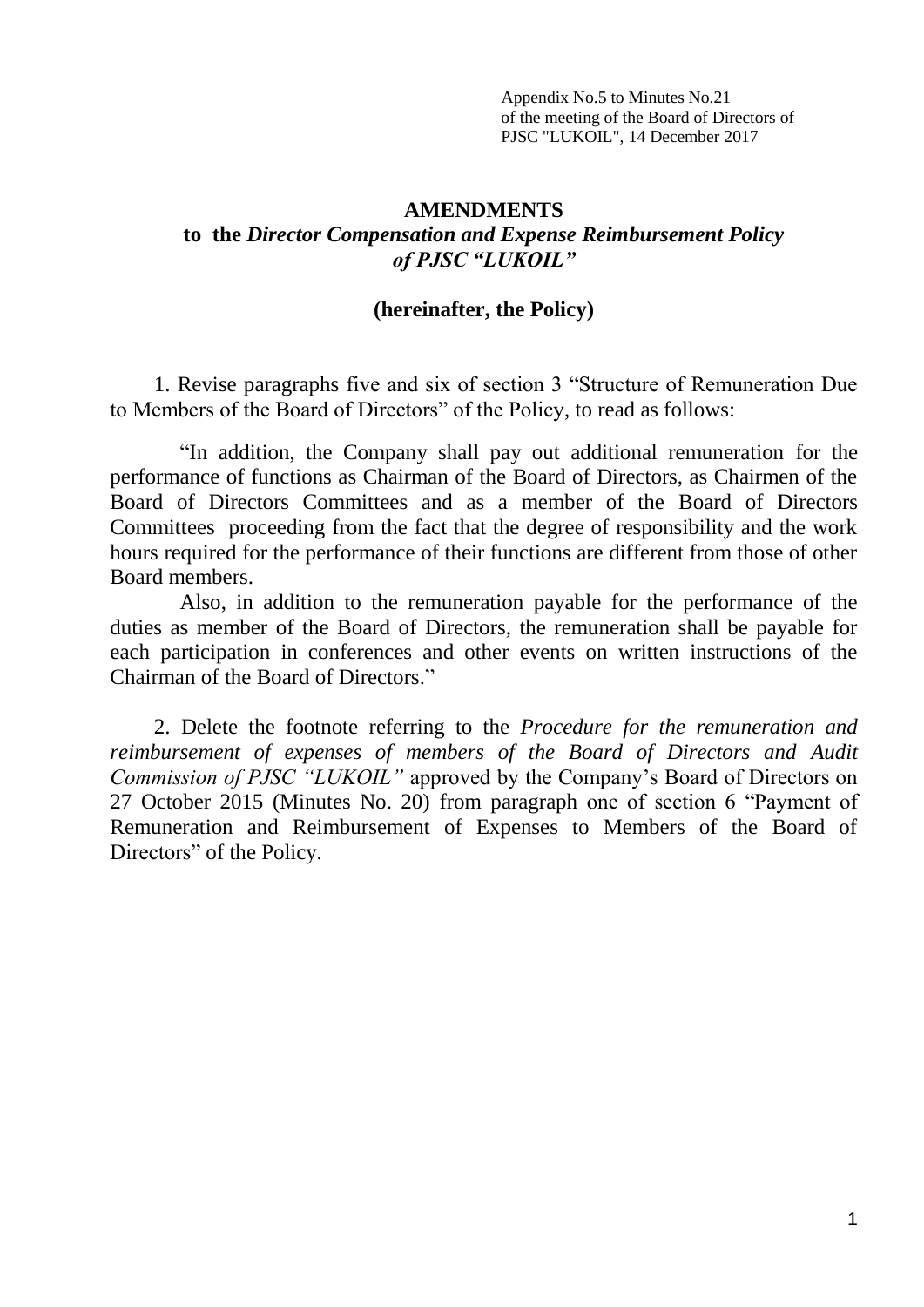**Appendix No.6 to Minutes No.24 of the Board of Directors of PJSC "LUKOIL", 22 November 2016**

# *Director Compensation and Expense Reimbursement Policy of PJSC "LUKOIL"*

(as amended by the Board of Directors of PJSC "LUKOIL" on 14 December 2017, Minutes No. 21)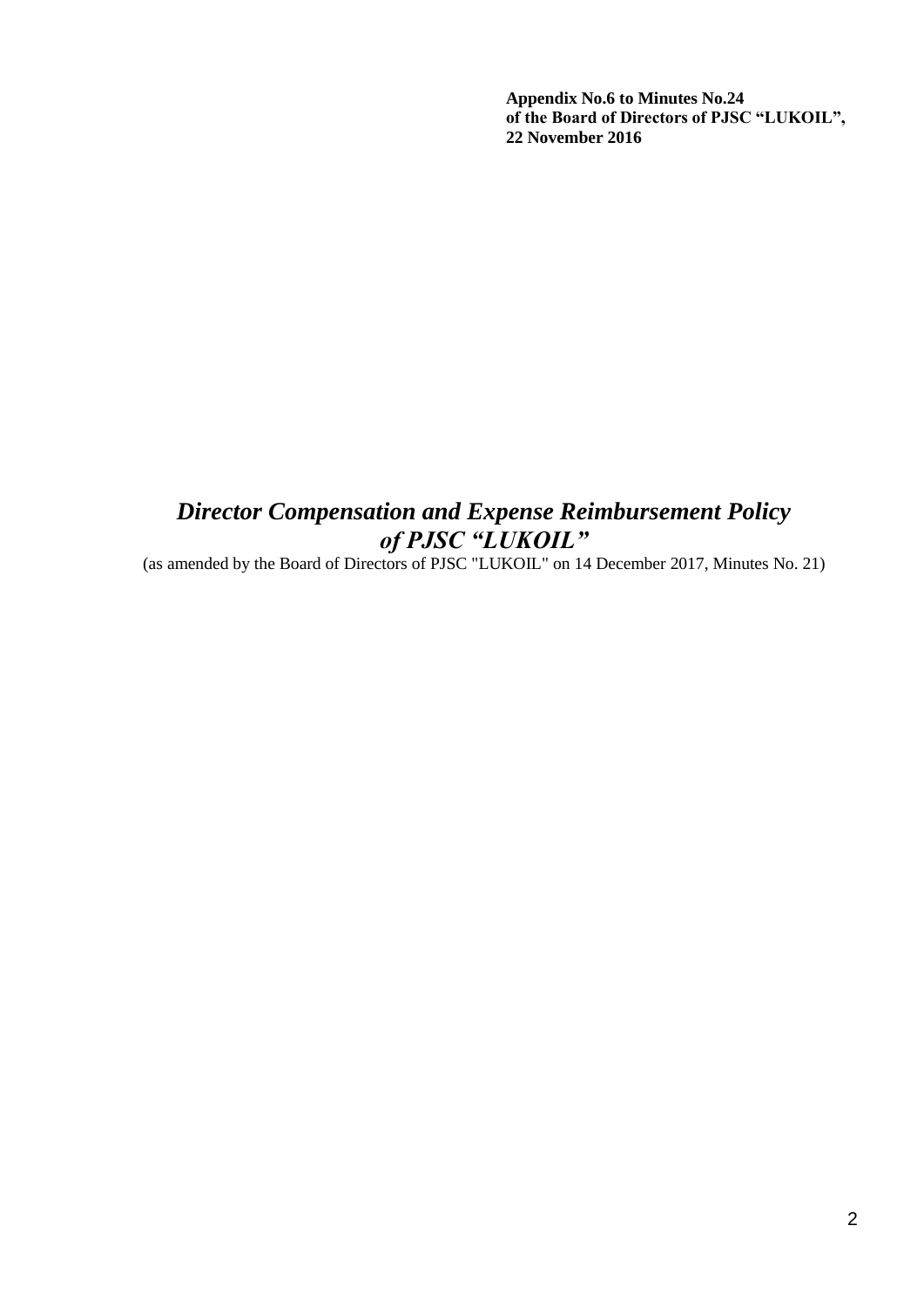### **Preamble**

The *Director Compensation and Expense Reimbursement Policy of PJSC "LUKOIL"* (the Policy) has been developed in accordance with applicable Russian law and the Corporate Governance Code, approved by the Board of Directors of the Bank of Russia on March 21, 2014.

The Policy is an important part of the corporate governance structures at PJSC "LUKOIL" (the Company) based on best national and international practices. By determining the approaches to reasonable and *bona fide* performance of duties by Board members, including through remuneration, the Policy is designed to reward Board members for value delivered to the Company as well as to attract appropriately skilled and competent candidates to the Board and compensate for time and effort spent by the individual Member to enable him or her to be properly prepared for the performance of the role.

Members of the Board of Directors of PJSC "LUKOIL" are chosen, through an objective process, to ensure that the Board of Directors as a whole has the range of skills and competencies necessary to guide the Company successfully and to monitor its performance on behalf of all of its shareholders and stakeholders in the environments in which it operates.

Regular evaluation of the Board is designed to monitor the performance and compensation of the Board as a whole and of its individual members to ensure continued effectiveness.

## **1. Goals and Objectives**

The Policy is designed to pursue the following goals:

build an efficient and transparent practice of remuneration of members of the Company's Board of Directors (Board members);

• involve in cooperation highly qualified professionals with expertise in governance and skills required to improve the Board of Director's performance and provide sufficient incentives for them to serve on the Board of Directors;

ensure that the interests of the Board members are aligned with those of the Company's shareholders;

disclose information to stakeholders for them to be able to assess whether the level of remuneration of members of the Board of Directors corresponds to their duties and the Company's performance indicators;

• fully report to stakeholders all the components of the Board's remuneration system, including basic principles and types of payments due to the Board members;

assist the Company's long-term and sustainable development.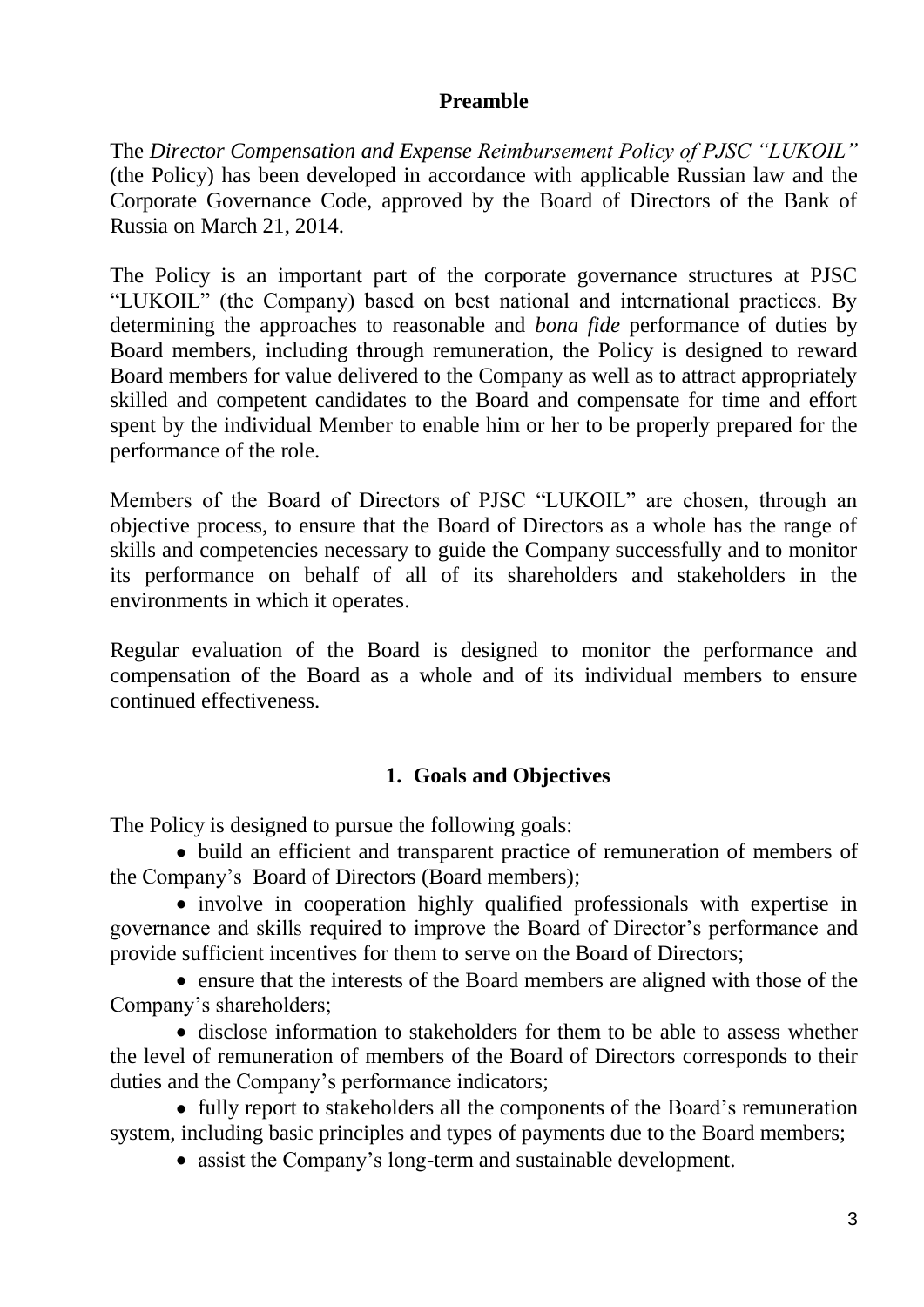The Company is seeking to create a remuneration system for the Board members that would promote the following:

• support independence in decision making, as expected from each member of the Board of Directors;

be aligned to the scope of the Company's activities and complexity of managing its business;

• take into account the responsibility of members of the Board of Directors, their authority and time required to make optimal and efficient business decisions;

• correspond to the contribution of each member of the Board of Directors to his/her performance.

Subject to the resolution of the Company's General Shareholders Meeting, members of the Board of Directors shall be remunerated and the expenses connected with their performance of the Board of Directors functions shall be reimbursed.

The amount of remuneration payable to members of the Company's Board of Directors shall be determined by the Annual General Shareholders Meeting.

### **2. Principles of Remuneration and Reimbursement of Expenses to Members of the Board of Directors**

The amount of remuneration and reimbursements payable by the Company to its Board members shall be sufficient to provide good incentives for their efficient work enabling the Company to attract and retain competent and qualified professionals. The Company shall pursue the following principles of remuneration and reimbursement of expenses to members of its Board of Directors:

### *Equality principle*

The amounts of remuneration and reimbursements to the Board members established by the Company shall be applicable to all the Board members irrespective of whether the member is an executive, non-executive or independent director.

### *Accessibility principle*

The Company shall seek to ensure that the structure of remuneration, including additional remuneration and reimbursable expenses, should be understandable to members of the Board of Directors, shareholders and other stakeholders.

## *Transparency principle*

The Company shall disclose information on the system of remuneration to the Board members, and the amounts of remuneration and reimbursements paid to them, for each year.

### **3. Structure of Remuneration Due to Members of the Board of Directors**

The Company proceeds from the fact that a fixed annual Board fee is a preferred form of monetary remuneration of members of the Board of Directors, and shall seek to pay out remuneration to the Board members on an annual basis for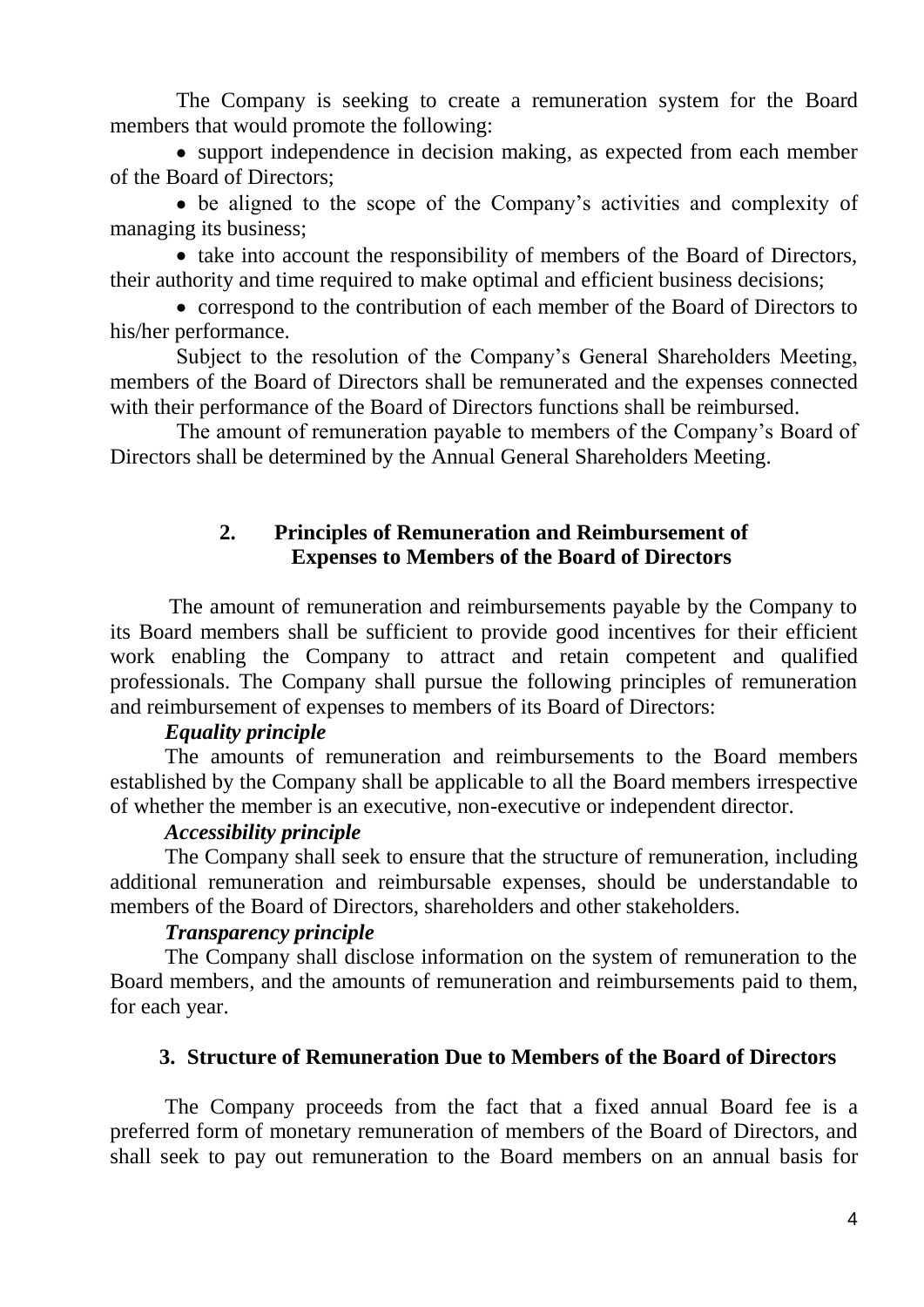performance of their duties, and also to set the amount of their remuneration with due regard to principles presented in the Policy.

The Company's General Shareholders Meeting makes decisions on the remuneration of members of the Company's Board of Directors, given the proposals submitted by the Company's Board of Directors are prepared on the basis of recommendations issued by the Human Resources and Compensation Committee of the Company's Board of Directors.

Subject to a decision by an extraordinary General Shareholders Meeting, members of the Company's Board of Directors may be paid a part of the remuneration for their performance of duties as members of the Board of Directors.

All the Board members shall receive equal remuneration for their performance of duties as members of the Board of Directors.

In addition, the Company shall pay out additional remuneration for the performance of functions as Chairman of the Board of Directors, as Chairmen of the Board of Directors Committees and as a member of the Board of Directors Committees proceeding from the fact that the degree of responsibility and the work hours required for the performance of their functions are different from those of other Board members.

Also, in addition to the remuneration payable for the performance of the duties as member of the Board of Directors, the remuneration shall be payable for each participation in conferences and other events on written instructions of the Chairman of the Board of Directors.

Given the work hours connected with attendance by members of the Board of Directors at a meeting of the Board of Directors, or at a Committee of the Board of Directors, where attendance requires a transcontinental flight (from one continent to another, more than 8 hours in the air) additional remuneration shall be payable. If a member of the Board of Directors takes a transcontinental flight to attend the meetings of both a committee (committees) of the Board of Directors and of the Board of Directors itself, only a single amount of remuneration for the transcontinental flight will be paid.

The specific amount due shall be determined as at the date of the Annual General Shareholders Meeting of the Company in accordance with the actual participation of members of the Board of Directors in meetings and conferences (other events).

The Company's General Shareholders Meeting may establish other types of additional compensation to members of the Board of Directors.

The Board fee structure shall not use any components of the remuneration system in place for members of the Company's executive bodies or other top officials:

short-term bonuses based on the Company's operational performance (fulfillment of corporate and individual performance indicators);

long-term bonuses under the long-term incentive plans;

additional benefits, including all and any forms of insurance except for the insurance of the liability of members of the Board of Directors;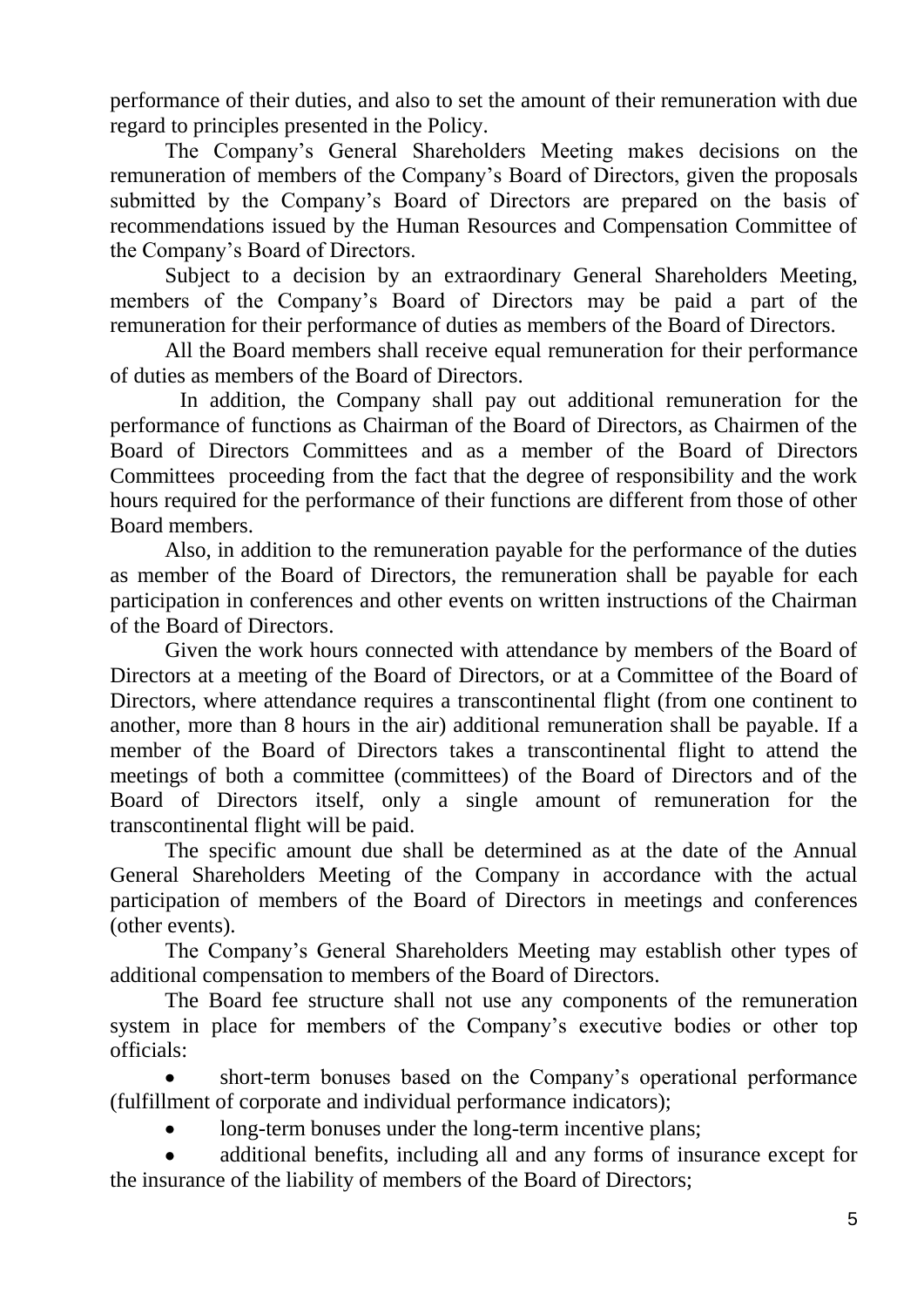• severance pay;

1

• pension schemes and plans, and other social payments.

PJSC "LUKOIL" does not have a program of long-term incentives for members of the Board of Directors.

### **4. Reimbursement of Expenses to Members of the Board of Directors**

In addition to the remuneration, members of the Board of Directors shall, during the period of their performance of related duties, be entitled to reimbursement of their expenses connected with the performance of the Board of Directors functions. The types of expenses reimbursable to the Board members during the period of their performance of the duties shall be established by the resolution of the Company's Annual General Shareholders Meeting. The expenses of the Board members reimbursable by the Company shall meet the criteria that require such expenses to be reasonable, *bona fide* and directly connected with performance by the Board of Directors' member of his/her functions.

Expenses associated with performance by the Board members of their functions between the meetings, except for attendance at meetings of Board of Directors Committees, shall be reimbursed upon a written instruction from the Chairman of the Board of Directors to attend the related event.

The Company shall reimburse the following types of expenses to Board members during the performance by them of their duties<sup>1</sup>:

- expenses associated with travel to the venue for a Board of Directors meeting, from the venue to a destination point, and also the expenses of being at the venue;

- expenses associated with attendance of Board of Directors meeting by phone, by video-conference, or by filing a written opinion, and also with absentee voting;

expenses associated with the performance by Board members of their functions between meetings;

expenses associated with engagement of consultants and experts, and obtaining related opinions concerning Board of Directors' activities, whose amount, all told, shall not exceed that budgeted by the Company for such purposes;

 - expenses of the persons (translator, consultant, administrative assistant) accompanying a member of the Board of Directors who is performing his/her functions or representatives of the Board of Directors member on matters associated with the Board of Directors activities, in the amount actually incurred and supported by documentary evidence by one person (accompanying person or representative) for each travel connected with the activities of this member of the Board of Directors.

Reimbursement of expenses to members of the Board of Directors means reimbursement of what was actually incurred and supported by documentary evidence.

<sup>&</sup>lt;sup>1</sup> Should the Company decide to establish any other reimbursable expenses for members of the Company's Board of Directors, it shall follow the resolution of the Annual General Shareholders Meeting.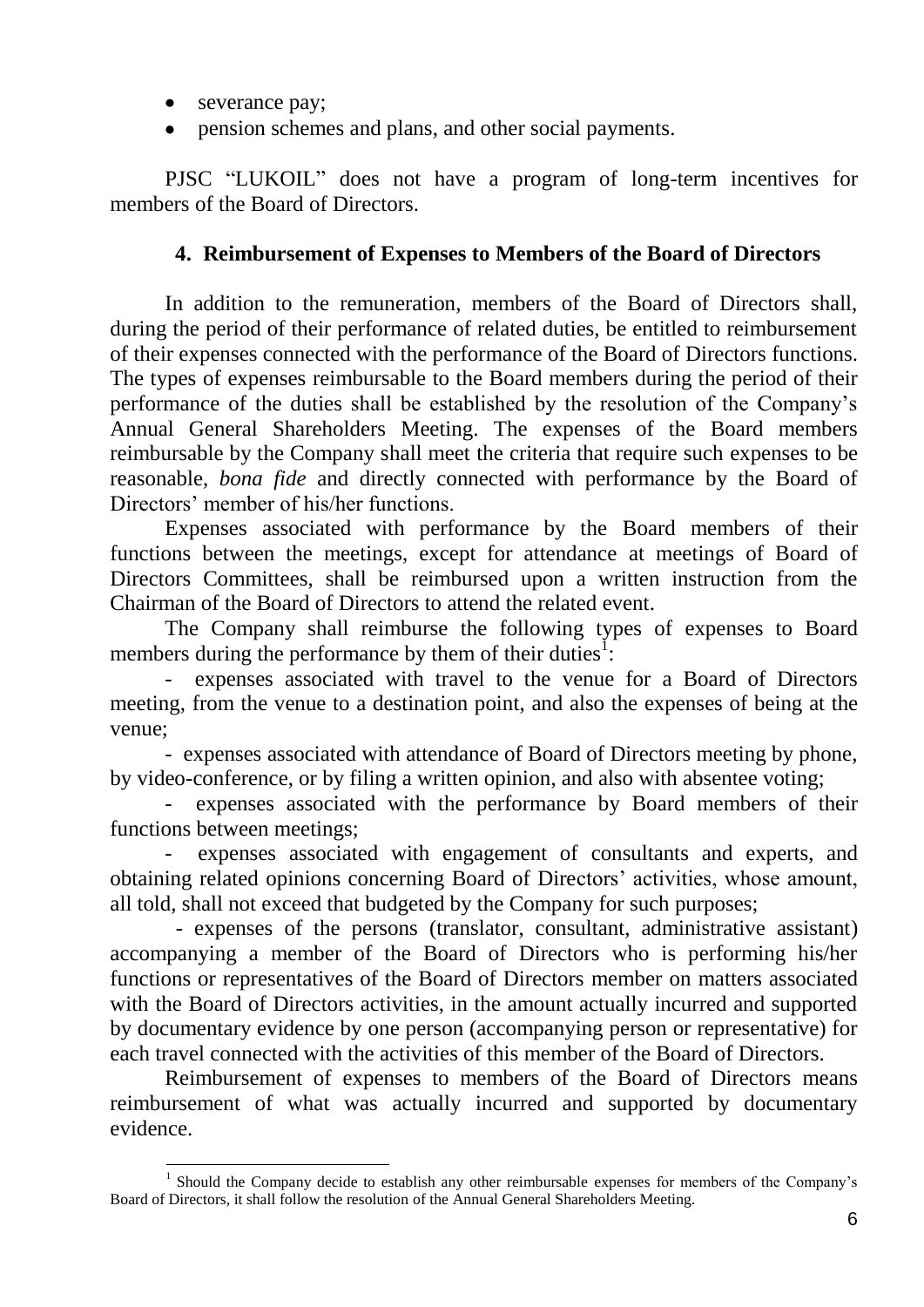### **5. Liability Insurance of Members of the Board of Directors**

To attract competent specialists to serve on the Company's Board of Directors, and following the generally accepted international practice, the Company shall, at its own expense, obtain a liability insurance for each member of the Board of Directors in connection with the performance of his/her duties.

The list of insured events, the liability limit (the insured amount) and other essential conditions shall be set out in the *Policy (contract) on insuring the liability of directors, officers and corporations* entered into, by and between the Company and the insurer, whose terms and conditions shall be subject to approval by the Company's General Shareholders Meeting.

### **6. Payment of Remuneration and Reimbursement of Expenses to Members of the Board of Directors**

Remuneration and reimbursements to Board members shall only be payable subject to a decision of the Company's General Shareholders Meeting and according to the *Procedure for the remuneration and reimbursement of expenses of members of the Board of Directors and Audit Commission of PJSC "LUKOIL"* as approved by the Company's Board of Directors;

A member of the Board of Directors may opt to waive the remuneration he/she is entitled to by giving a written notice to that effect to the Board of Directors.

#### **7. Disclosure of Remuneration and Reimbursements to Members of the Board of Directors**

The Policy shall be published at the Company's websites at www.lukoil.ru, and www.lukoil.com.

The Policy's basic provisions, as well as the information on remuneration of members of the Company's Board of Directors and the amounts of their expenses in connection with performance of their duties as members of the Board of Directors, reimbursed during the reporting period, shall be included in the Company's Annual Report.

The Annual Report of PJSC "LUKOIL" discloses information on the total amount of remuneration paid to members of the Company's Board of Directors in the reporting period.

#### **8. Final Provisions**

The Human Resources and Compensation Committee of the Company' Board of Directors may monitor the remuneration of members of the boards of directors, as it is practiced at public joint-stock companies in the Russian Federation, and come up